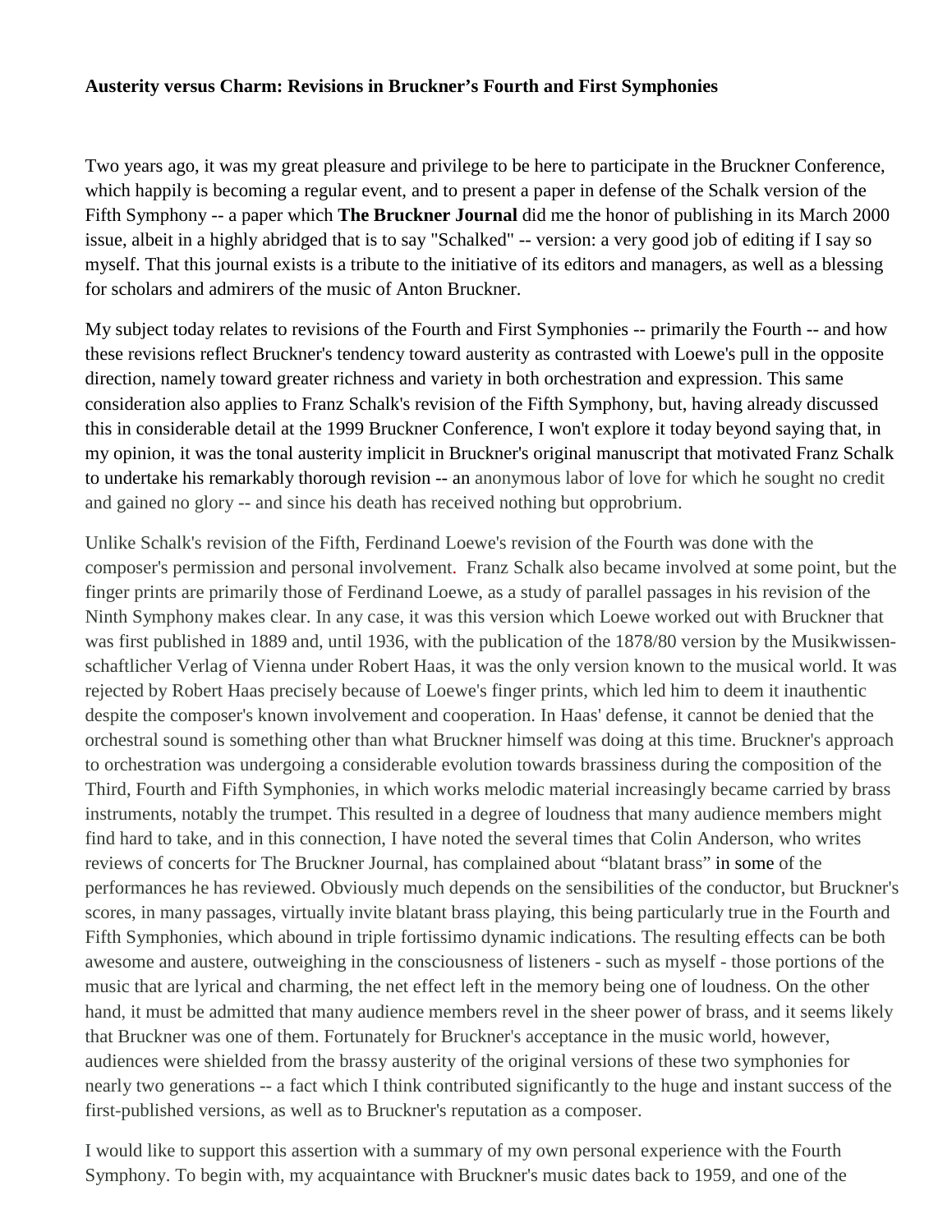recordings that was early in my collection was the Vox release of the Fourth Symphony performed by the Vienna Symphony under Otto Klemperer. While there was much in the music that I found beautiful, I was disturbed by the unrelieved intensity and loudness of the first movement -- a movement which, despite some beautiful passages, did not fulfill the poetic promise of the opening horn call -- and the finale seemed to fare no better. A musically sensitive friend for whom I played the record had the same reaction to the symphony. The problem was exacerbated by Klemperer's brutish approach, although I did not realize this until a couple of years later when Bruno Walter's recording with the Columbia Symphony became available -- a performance that put a friendlier face on the music. Meanwhile I was buying every Bruckner recording I could lay my hands on because, despite some problems I had with certain pieces, there was something profoundly spiritual and wonderful about this composer's music -- it was like no other and I was, as they say, "hooked."

Then one evening in March of 1964, I attended a concert by the New York Philharmonic at Lincoln Center in what was then called Philharmonic Hall, now Avery Fisher Hall, in which the final work on the program was Bruckner's Fourth Symphony. The conductor was Josef Krips. Unknown to me was that this was to be my first exposure to the 1889 edition: the so-called Loewe version. As the performance began, I did not expect anything other than a very good live rendition of music experience of hearing both versions would lead one to think. Thus the various salient features, such as the horn and woodwind solos, the extended string passages and tremolos, brass ensembles, unison passages, etc., are all to be found in corresponding locations in both versions. The real differences lie in myriad subtle changes, a large percentage of these being in phrasings, dynamics and verbal directions in the score and parts, instrumental changes often being in the form of deletions or supplemental additions, as well as alterations in the blend of large ensembles. The final result, however, is an orchestral texture that is far more interesting to the listener, and which reveals Loewe's genius as an orchestrator. Bruckner himself referred to Loewe as "my Berlioz."

In the third and fourth movements, however, we find some changes in form. The Scherzo is given a first and second ending (before and after the Trio), and there is an unexpected cut in the reprise of the Scherzo, creating a sudden hush that Tovey describes a "highly dramatic." Also, the instrumentation includes the addition of a piccolo which, according to one editor, Bruckner tolerated but did not originate. In any case, it is used very tastefully. In the Finale, the differences in orchestration are more extensive than in the preceding movements, and include the addition of cymbals which are used in three places (one loud clash in the exposition and two soft strokes in the coda). With respect to form, the recapitulation of the first theme is eliminated, and since some authors characterize this as a "mutilation", it deserves some comment. In the 1878-80 version, this recapitulation appears as a completely disconnected and very loud brass enclave which, musically speaking, goes absolutely nowhere. It utterly fails to function in a true sonata-form manner, namely as a welcome return to home territory from which the development has led the listener, as one finds in a Mozart, Beethoven or Schubert symphony, but because the sonata form requires a restatement of the first theme, Bruckner stuck it there. I can see no other reason for its presence, and musically speaking, it's dead on arrival. In any case, it was rightly removed. Other refinements include an ascending 3-note unison arpeggio at bar 294 which, though fortissimo, actually eases in an otherwise horrendously abrupt, full orchestra triple-fortissimo entrance that rudely intrudes on an evanescent triple~pianissimo passage. The initial effect in the original version is almost-unbearably crude, although the 45-measure section it introduces is one of great power and majesty. Loewe's 3-note arpeggio is like the cracking sound that precedes the crash of a falling tree: it heightens the impact of the full orchestral fortissimo event and, in terms of one's ears, gives the listener a little warning. Then Loewe proceeds to enhance the extended dramatic passage with a series of crescendoed tympani rolls, creating the effect of heaving seas. This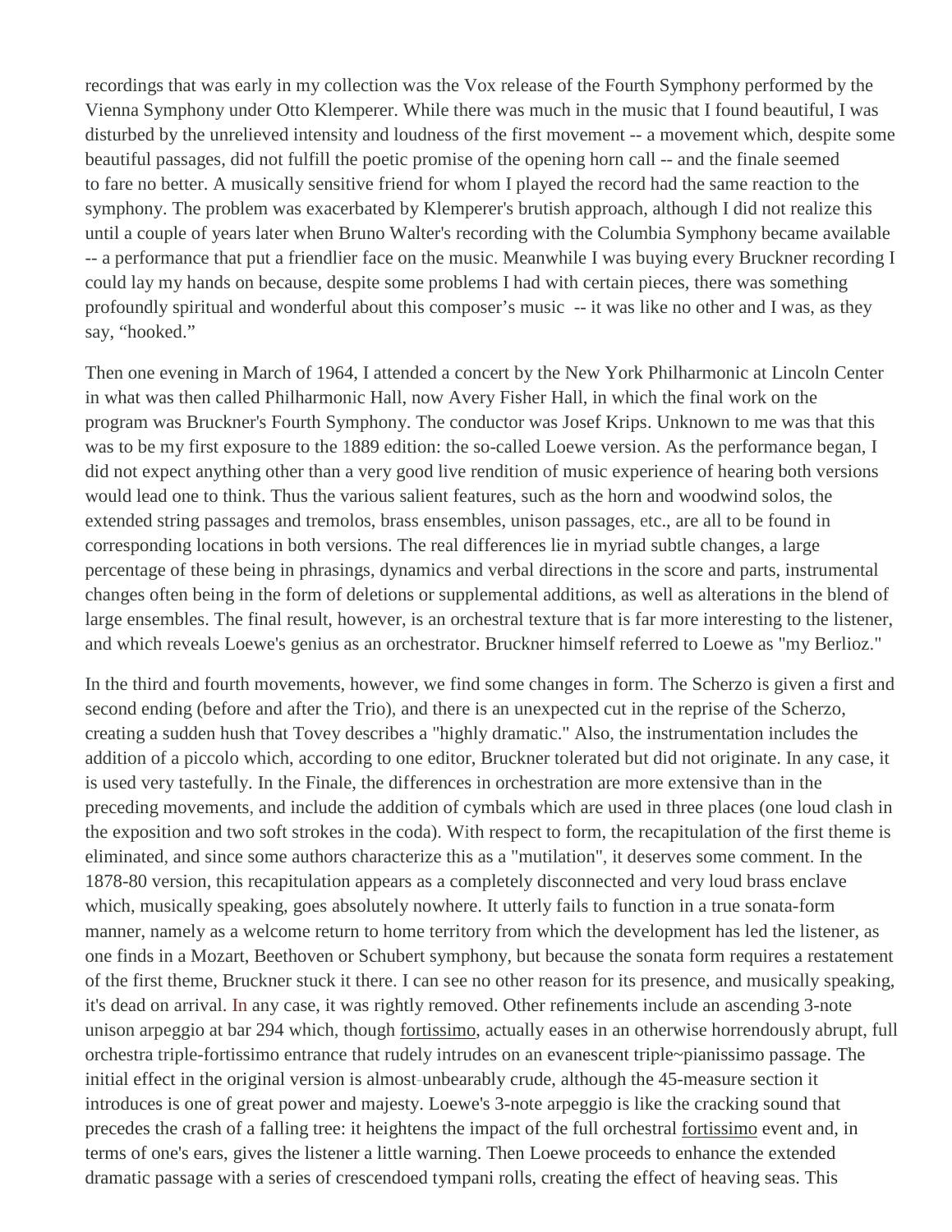awesome passage is brought to an end with a Wagnerian tremolando descent of the strings to pianissimo, the tremolando marks being the most important difference vis a vis Bruckner's original. The effect is superb. The last important change is the suppression by Loewe of the climax immediately preceding the coda. The music is the same, but played piano instead of the fortissimo of Bruckner's original. Apparently Loewe thought that too many climaxes detract from the effect of the important ones, and with that it's hard to disagree. In actuality, we cannot say which alterations are Loewe's and which are Bruckner's. We know from a letter from Joseph Schalk to his brother Franz, dated 9 May, 1887, that the revision of the Fourth was taking place and that Bruckner himself was supporting the emendations; and we know from a letter from Bruckner to Hermann Levi, dated 22 February, 1888, that he made some changes of his own initiative, and requested that Levi have them incorporated into the parts. In any case, whatever the amount of Bruckner's input, we know that the guiding spirit behind the revisions was that of Ferdinand Loewe, whose abilities Bruckner held in such high regard. In summary, we can say that Loewe's revision, for the most part, comprises extremely perceptive retouches that allow the more subtle beauties inherent in the score to emerge to a fuller light. The symphony in its revised form was performed 17 times in Bruckner's lifetime, several of which performances he attended. This version obviously delighted audiences and represented a great triumph for the composer. I doubt that the original version would have fared as well, although it must be admitted that its premiere in 1881 was also a success.

Before taking leave of this symphony, a word needs to be said about Bruckner's first version, which he composed in 1874. I will limit my comments to the first movement, except to say that the second movement is very similar to that of the 1878/80 version (except for the coda), whereas the scherzo is a totally different piece from the famous hunting scherzo, and the finale, while utilizing much of the thematic material found in the later version, is also a totally different piece. The first movement opens with the familiar horn call set against the tremolando strings, the second and third themes following the pattern of the 1878/80 score quite closely. The exposition is developed more lyrically and extensively, however, with cheery countermelodies and contrasting dramatic sections which are far less violent than in the later version, and comes to a close with a greatly relaxed passage which ends in hushed, church-like chords in the strings, reminiscent of the sleep-motive from Wagner's Die Walkuere. What we have thus far, is a piece that is happier, less brassy and more varied in content than the later revision, and one which better fulfills the title "Romantic." While it offers plenty of drama, it also offers something completely missing from the 1878/80 version, namely a sense of rest and repose, in the passage just cited and again in the development following the chorale, with an even more explicit reference to the afore-mentioned sleep-motive. After the recapitulation, which contains beautiful variants of the exposition material, something wonderful begins to happen: the listener is taken for an incredible ride through the clouds, with kaleidoscopic changes in harmony, the horn theme resounding against pulsating ostinato figures in the strings, along with trumpet fanfares and a sense of everbrightening skies, bringing to mind the prophet Elijah's ascent to heaven in a flaming chariot. It goes on for about 120 measures, to the end of the movement. Why Bruckner chose to revise this piece the way he did is truly bewildering to me. Leopold Nowak, in the preface to this score, states that "Bruckner's revisions and substitutions represent a substantial tautening of the whole structure." An understatement if ever there was one! From this listener's point of view, what Bruckner did was to strip out most of the passages that provide lyricism, warmth and repose; harden the sound and replace the spontaneous charm with an almost Calvinist austerity.

Interestingly, Loewe's revision of the 1878/80 version, while it does not significantly change the music, does much toward restoring the sense of charm that Bruckner had bulldozed under in the course of making his own revision. With regard to making revisions, Bruckner was often his own worst enemy. His first